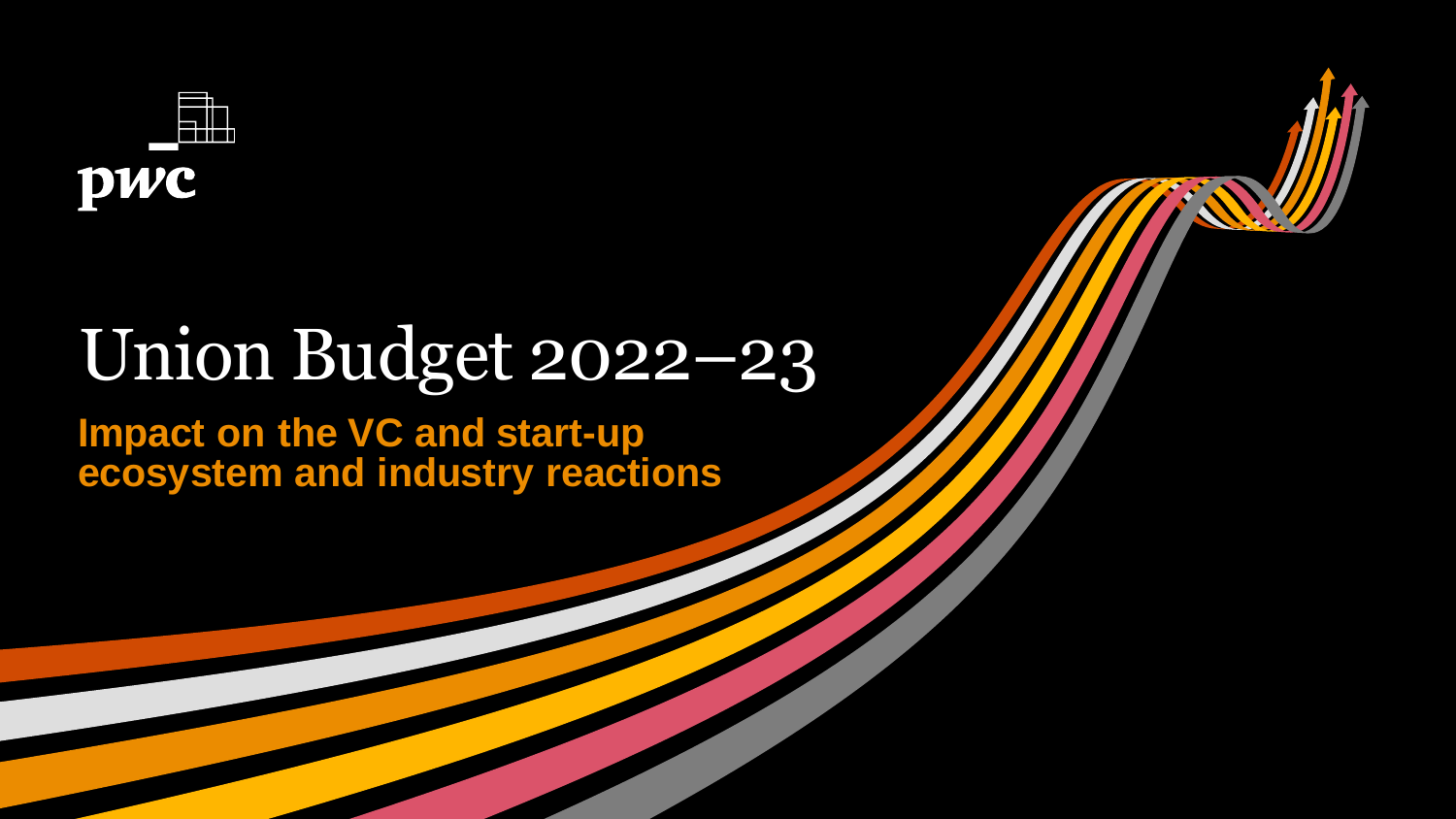### Foreword



**Bhavin Shah,** Partner, Deals With a **vision for India@100**, Union Budget 2022 has unveiled certain significant incentives to ensure acceleration and to reaffirm commitment to Atmanirbhar Bharat.

**Setting up expert committee** to curb regulatory or other frictions that hamper scaling up investments through Venture Capital (VC) and Private Equity (PE) is a welcome move.

**Capping the surcharge on long-term capital gains** at 15% will significantly help start-up founders and individual investors.

The **extension** of **time limits** for newly set-up **manufacturing** companies and **start-ups** to be eligible for a concessional tax regime are big positives, as these sectors have become **crucial contributors** to India's growth story.

The announcement to introduce **Digital Rupee** through blockchain and other technologies is a forwardlooking step.

The continued **focus** on investments in **infrastructure** sector and **encouraging private investments** will have a multiplier effect on the economy.

Please read our report to know more and gauge the industry reaction.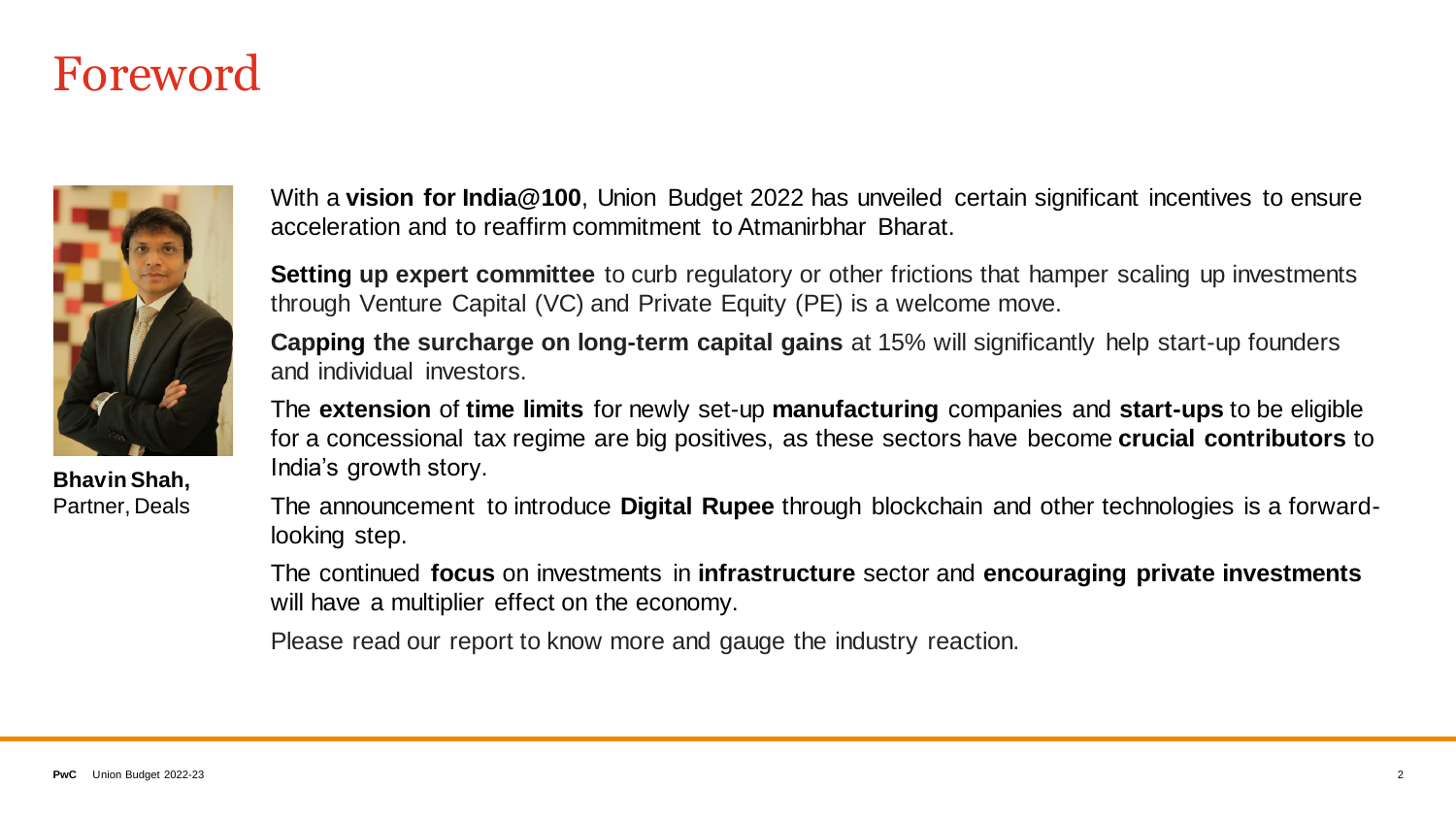

#### **Venture capital (VC) initiatives**

- An **expert committee** is proposed to be set-up to examine frictions and suggest appropriate measures to scale up VC and private equity (PE) investments.
- The Government will **promote thematic funds to encourage important sunrise sectors** such as climate action, deep tech, digital economy, pharma and AgriTech. Such funds will have Government share limited to 20% and will be managed by private fund managers.



The announcement of an expert committee to address the issues of the VC/PE community is a positive step and will increase the confidence of investors. The focus on areas such as **deep tech and green energy should also help open up significant opportunities** for investment and employment generation.

**Niren Shah,** Managing Director and Head, Norwest India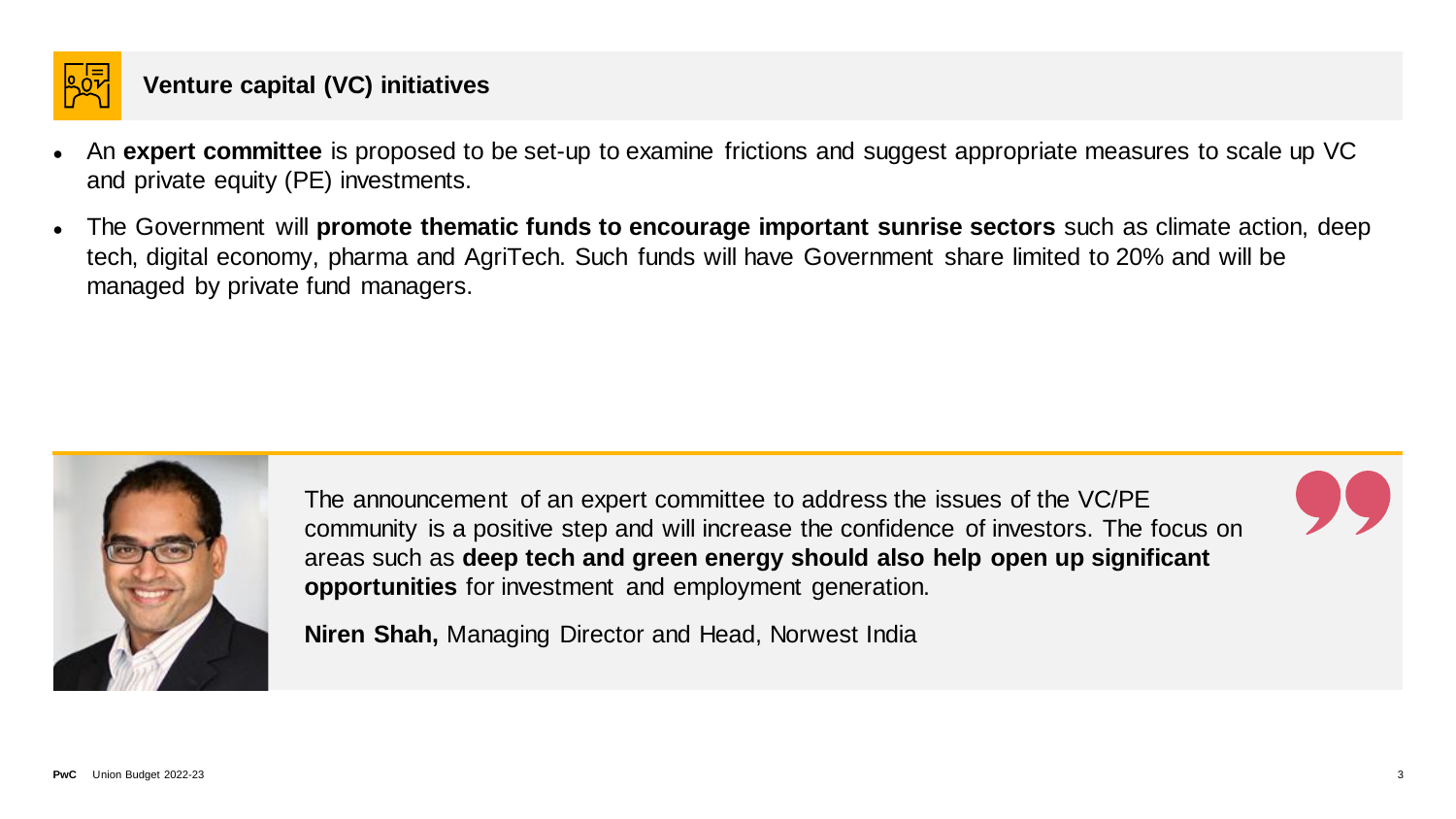

#### **Surcharge on long term capital gains (LTCG) limited to 15%**

- Gains arising on transfer of long-term capital assets (except shares of listed companies on which Security Transaction Tax has been paid) by individuals and HUF were liable to a higher surcharge ranging between 15–37% depending on the quantum of income.
- To give a boost to founders and investors of start-ups, it is proposed to limit the **surcharge rate on transfer of any longterm capital assets to 15%** with effect from 1 April 2022.
- **Bonus stripping** on units of **InvIT** or REIT or AIF is restricted now in addition to mutual fund units.
- **Dividend stripping** on units of **InvIT** or REIT or AIF is also restricted now in addition to shares and mutual fund units.



This is a welcome step by the Government and will **boost investor sentiment** and **promote more investment into start-ups**.



**Smeer Chopra**, CFO, Lenskart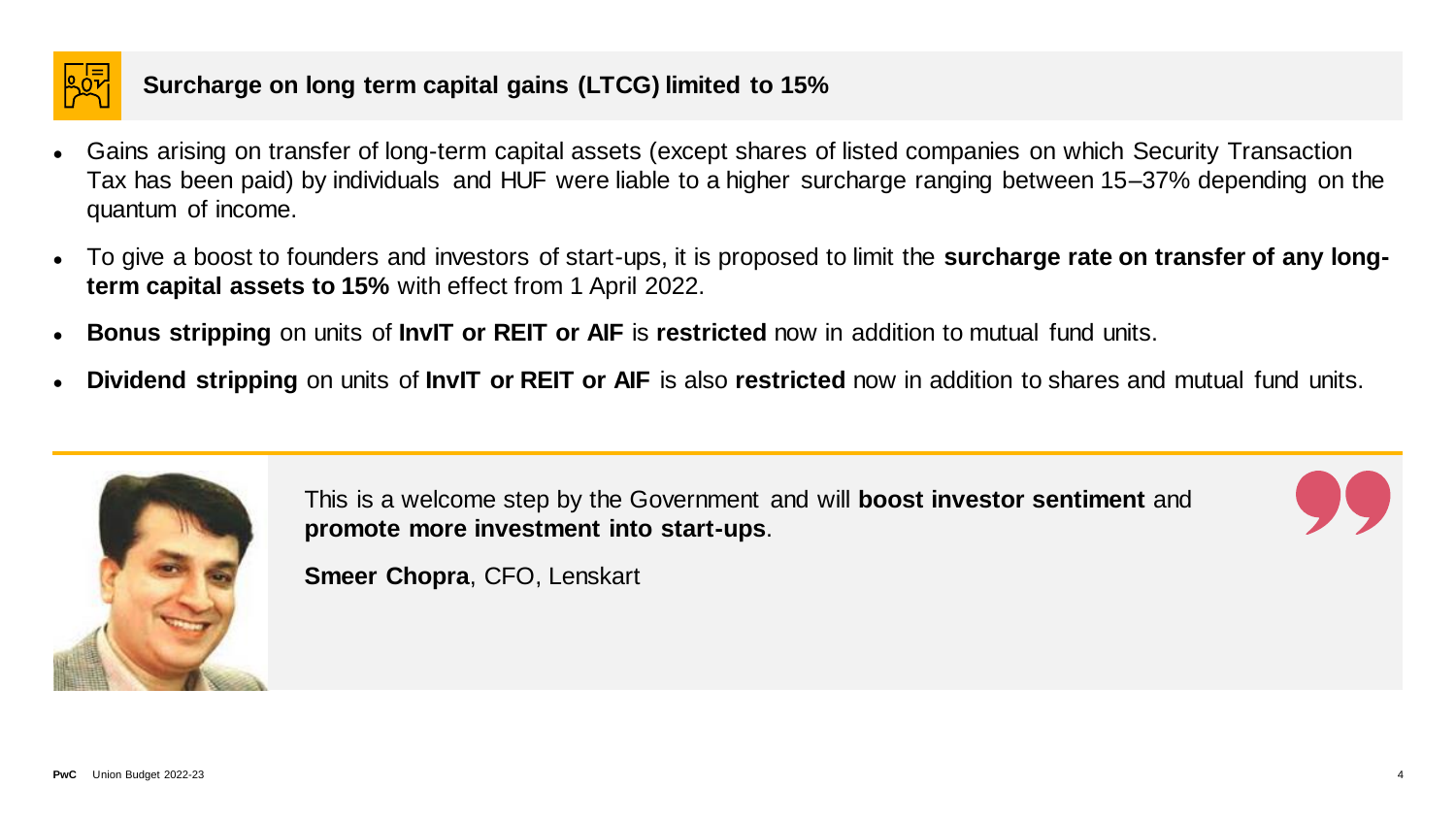

- **VDA have been defined to include cryptocurrencies, non-fungible tokens** and any other asset as may be notified.
- Income from transfer of VDA will be **taxable at 30%** irrespective of the period of holding. **No deduction** except cost of acquisition will be allowed while computing income from transfer of VDA. **Loss on sale of VDA cannot be set off** against any other income.



The Government's continued focus on removing ambiguity, improving productivity and processes. and minimising litigation is laudable. While the tax rate on digital assets transactions could have been more competitive, it is **helpful to see a definitive framework around taxation of the digital ecosystem**.

**Amit Mehra**, CFO, Lightspeed India Advisors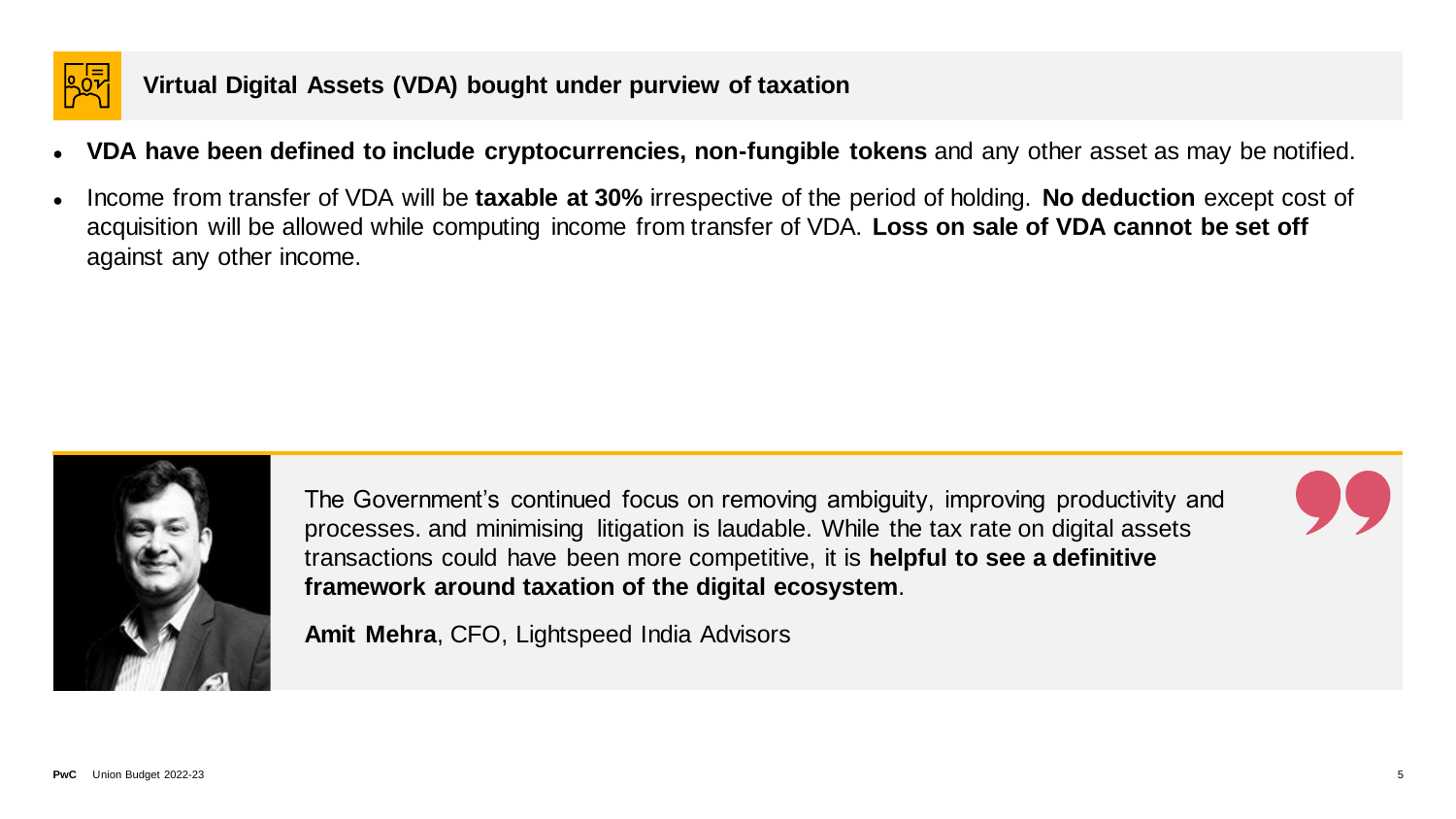

#### **Drone, Battery Swapping and Agri Finance**

- Start-ups will be promoted to facilitate 'Drone Shakti' through varied applications and for **drone-as-a-service**. **Defence R&D will be opened up to start-ups,** industry and academia.
- National Bank for Agriculture and Rural Development (NABARD) will facilitate a fund under the **co-investment model to finance start-ups for agriculture and rural enterprise** relevant to the farm produce value chain.



The Government's announcement to support sunrise sectors such as artificial intelligence (AI), drones, space tech and energy storage through a collaborative approach in R&D is commendable and should help the country move to the next level of technology development. Also, promoting a **battery swapping policy to accelerate the growth of EVs** is a very important initiative.

The proposal to cap the surcharge on LTCG brings welcome relief. However, we hope that the industry's long-standing demand to bring down tax on investments in private companies from 20% to 10% on par with listed investments will be addressed through the expert committee.

**TCM Sundaram**, Founder, Chiratae Ventures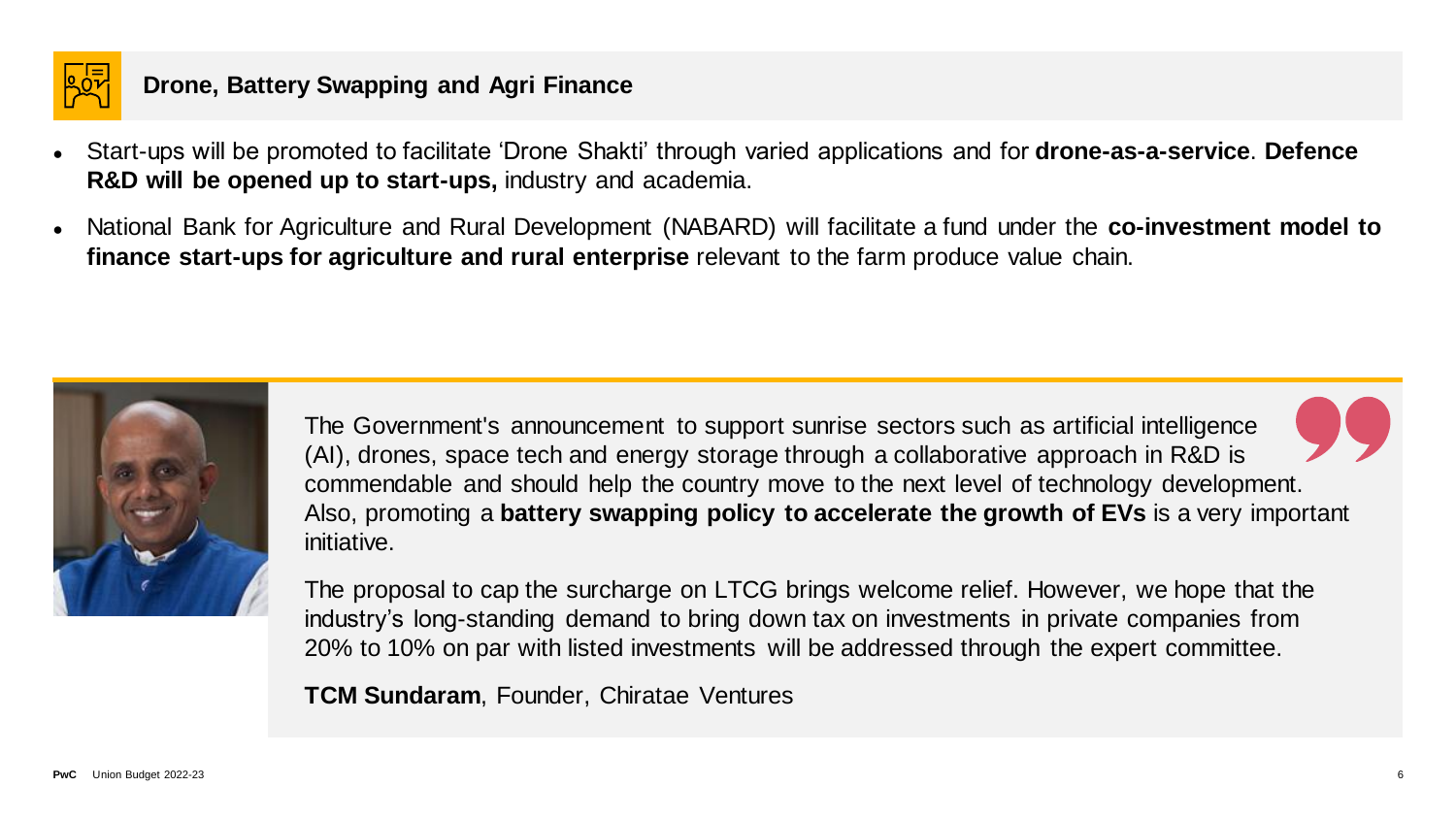

#### **Extension of timeline for claiming concessional rate or exemption**

- Period of incorporation of eligible start-ups for claiming existing **profit-linked deductions for 3 years extended up to 31 March 2023**
- Similarly, last date for **commencement of manufacturing** for availing lower corporate tax rate extended **up to 31 March 2024**



Very positive budget. **Quantum of capex money set aside is significant** and, coupled with tax buoyancy, this augurs well for the economy.



**Aditya Pandey**, CFO, Udaan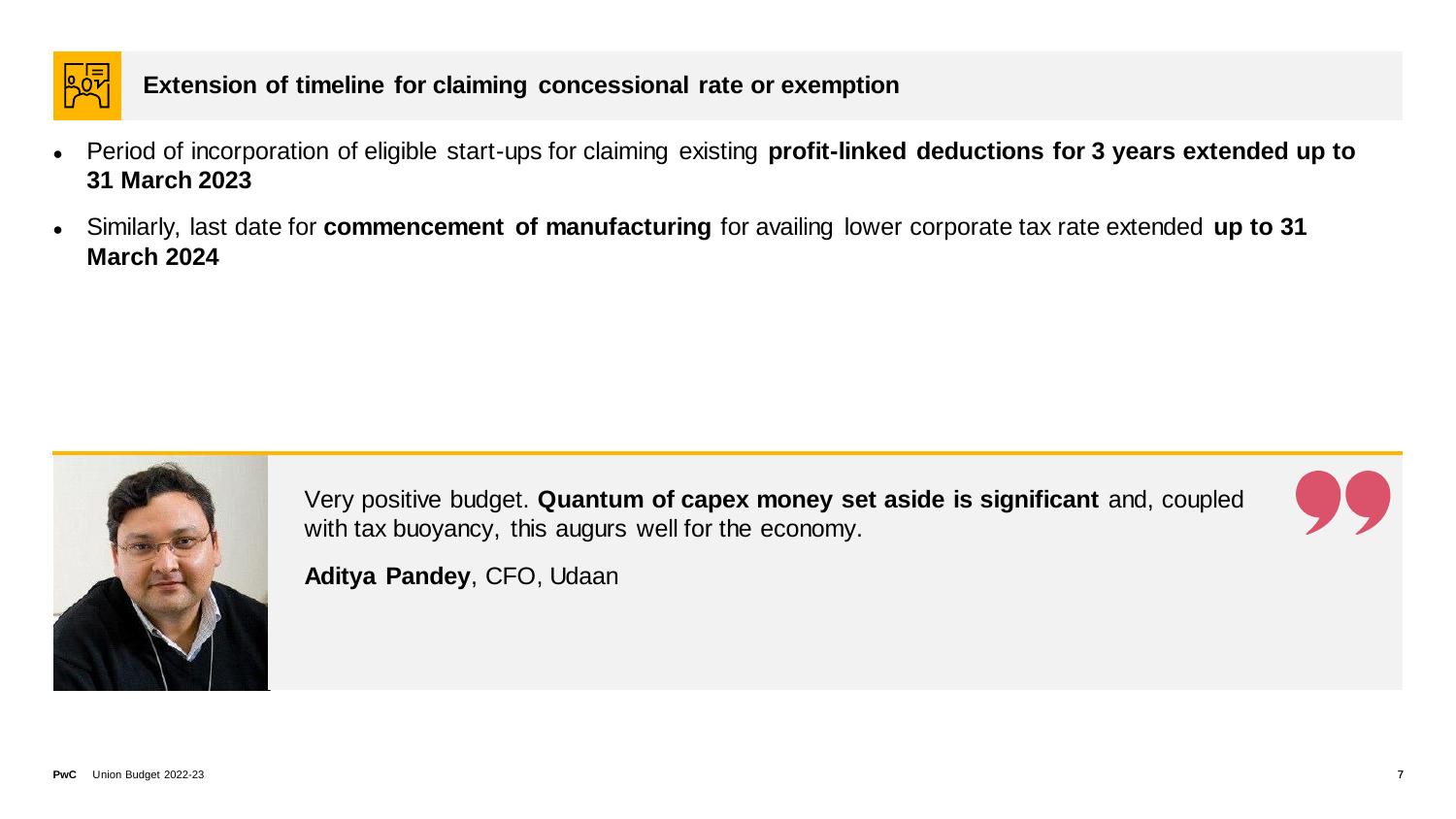

#### **Loans or borrowings bought under purview of unexplained cash credits**

- Section 68 imposes obligation on assessees to satisfactorily explain credits in the books of accounts. While a specific onus to explain the credits was cast for share capital, judicial rulings had held such onus does not extend to loan and borrowings.
- It is now proposed to bring **loans and borrowings** within the purview of this section and the same shall be **treated as explained only if the nature and source** of such sum is also **explained in the hands of the lender or creditor.**



Overall, the budget has been **very positive** for the start-up ecosystem, but explaining the sources of funds for borrowings will cast **more obligation and obtaining** sources of **money from lenders would be difficult**.



**Ruchit Agarwal**, CFO and Cofounder, CARS24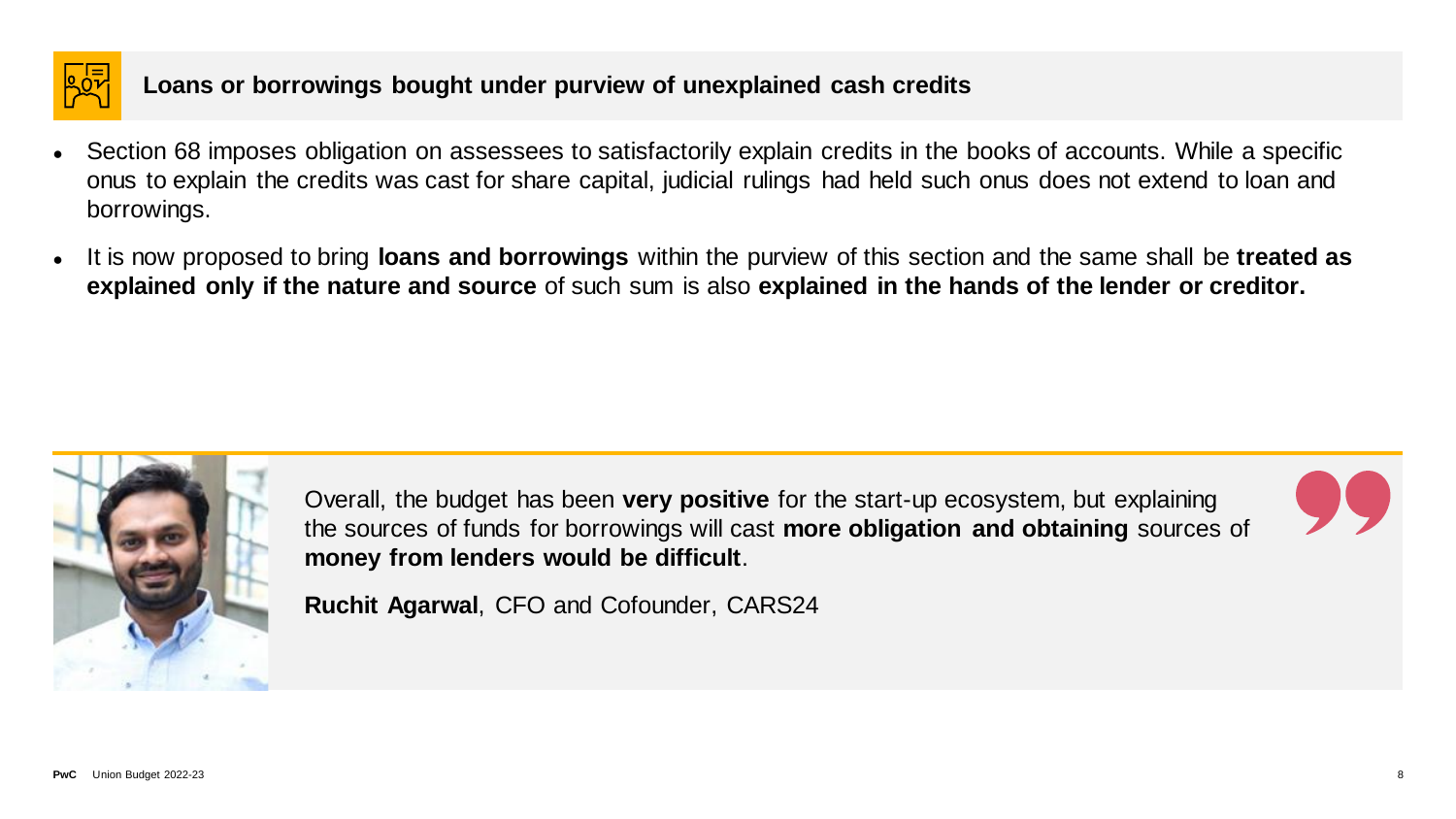

#### **Concessional rate of tax on foreign dividends withdrawn**

- **Dividend** received by an Indian company from a **foreign** company in which it holds 26% or more is taxable at a concessional rate of **15%**.
- It is **proposed to withdraw this benefit**, thereby taxing such dividend at the applicable corporate tax rate.



Overall, the budget is **supportive towards the technology sector** and will provide a **boost to sunrise sectors** such as AI, drones, space tech and EV. However, repatriation of funds from overseas subsidiaries will now become **costlier for start-ups who have heavily invested in overseas** countries.

**Abhishek Gupta**, CFO, OYO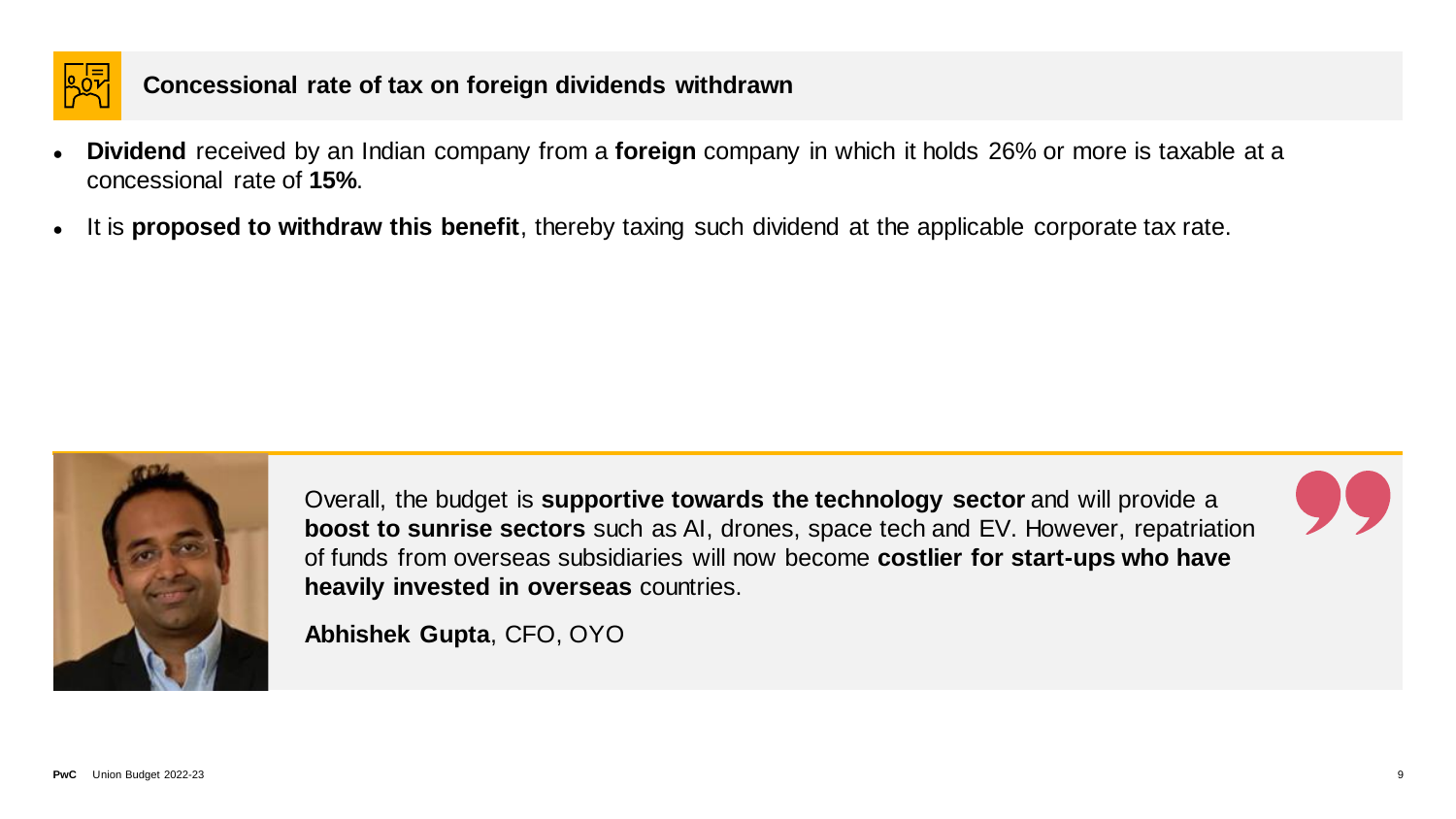

- To reduce the litigation burden and costs of repetitive issues, tax authorities **may not file an appeal for a litigation where a similar question of law is pending before the High Court or the Supreme Court** for the assessee himself or another assessee till such pending appeal is disposed off.
- To encourage voluntary tax compliance, taxpayers have been **allowed to furnish updated tax returns within 24 months** from the end of the relevant assessment year upon payment of 25% or 50% as additional tax, in prescribed cases.
- **Entities going through business reorganisation** like mergers and demergers are required **to modify past tax returns**. This is a welcome move as it removes hardship faced by taxpayers in modifying their tax returns for giving effect to the retrospective reorganisation orders.
- To ensure transparency and widen the tax base, **any benefit or perquisite, whether convertible into money or not**, arising from business or profession (other than salary payments) would now be **subject to withholding tax @ 10%,** under the newly inserted Section 194R. This would increase the compliance obligations.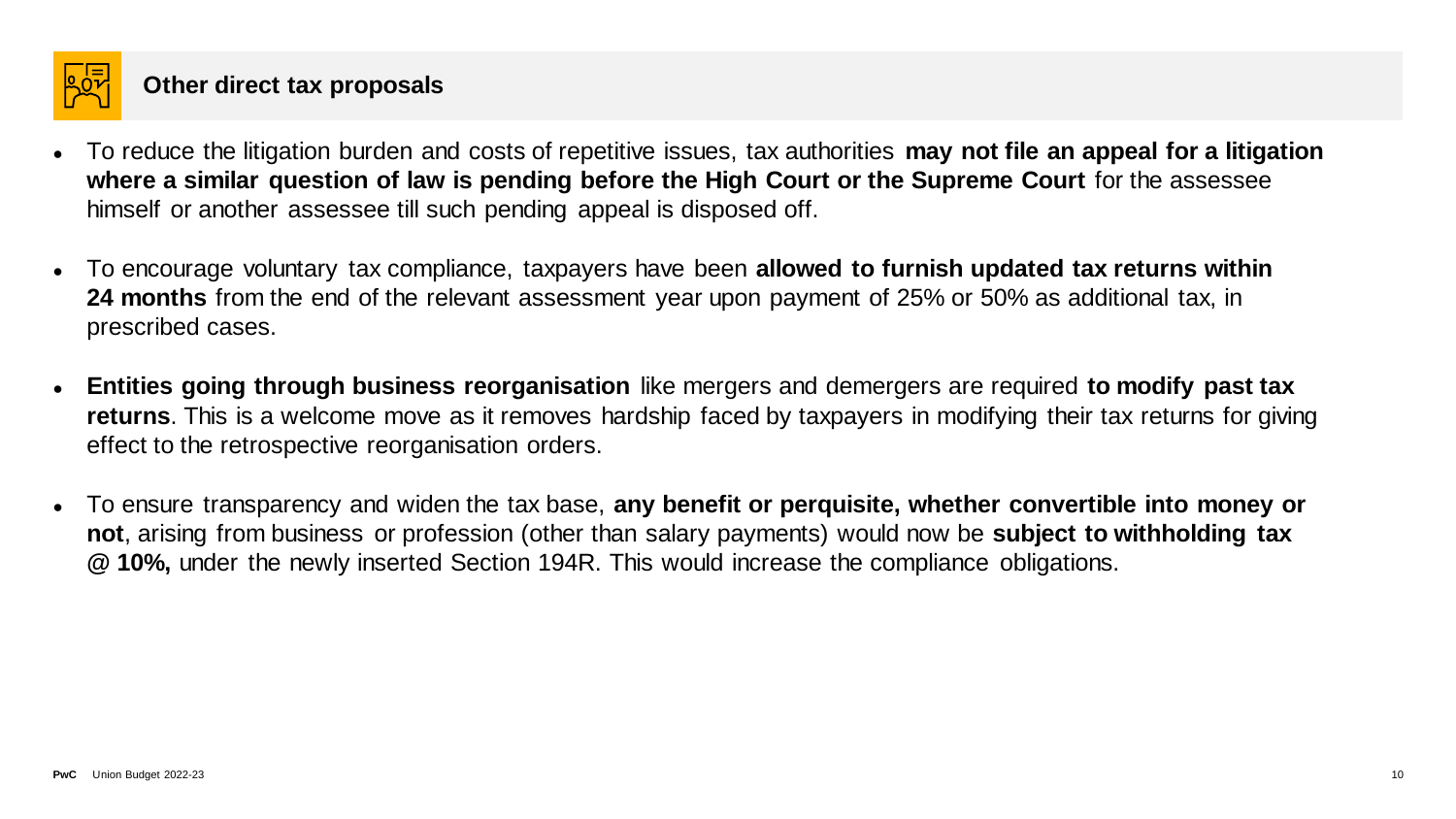

Overall, a **very positive budget**. Continues with consistency of policy framework – capex spending, fiscal targets and no major tax tinkering. Thinking on **digital initiatives and financial inclusion proposals is a big win**.

**Vaibhav Goel**, CFO, Elevation Capital (India)



A very **growth-focused budget** and heartening to see several initiatives on building infrastructure of the future such as 5G roll-out, digital currency by the RBI, urban planning, domestic manufacturing and the start-up ecosystem. The continued focus on education and upskilling, the digital healthcare ecosystem and R&D should **boost employment and overall consumption**. The commitment to the domestic fund industry though **Government-sponsored thematic funds is also a welcome move**.

**Dipanjan Basu**, Partner and CFO, Fireside Ventures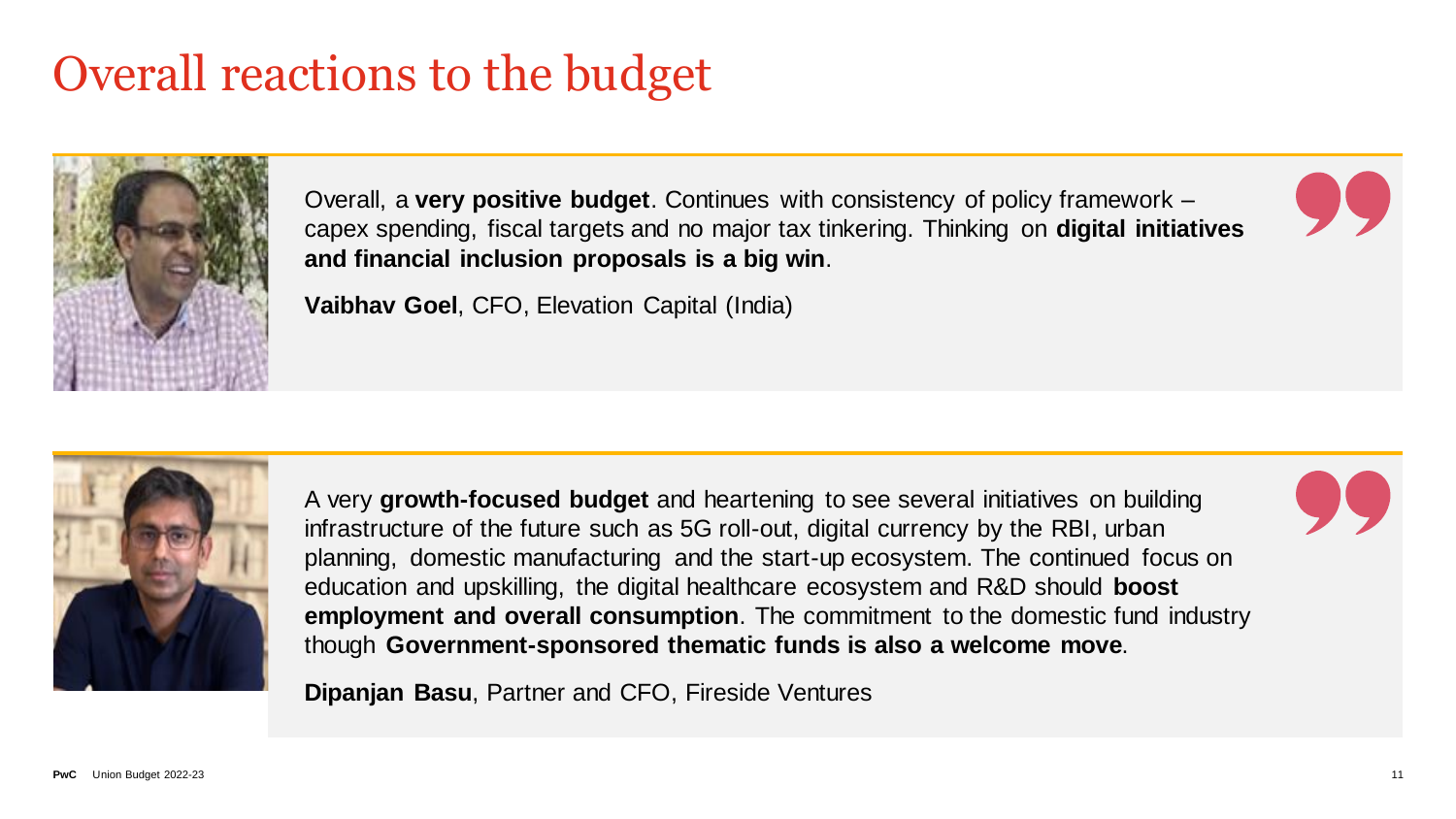

The Government's proposals on socioeconomic aspects, including extending the date of incorporation for eligible start-ups to avail tax benefits and COVID relief measures with respect to funds received by taxpayers for treatment, are appreciated. Capping of surcharge on LTCG to residents is a welcome move.

**Bishnu Hazari**, CFO, Curefit



The Government's continued focus on ease of doing business and the **reduced effective tax on capital gains should encourage more investments from the VC industry**. We also welcome the various initiatives announced to support green energy and the move to make GIFT-IFSC an international hub for education and global capital.

**Abhinav Jain**, Partner, Gaja Capital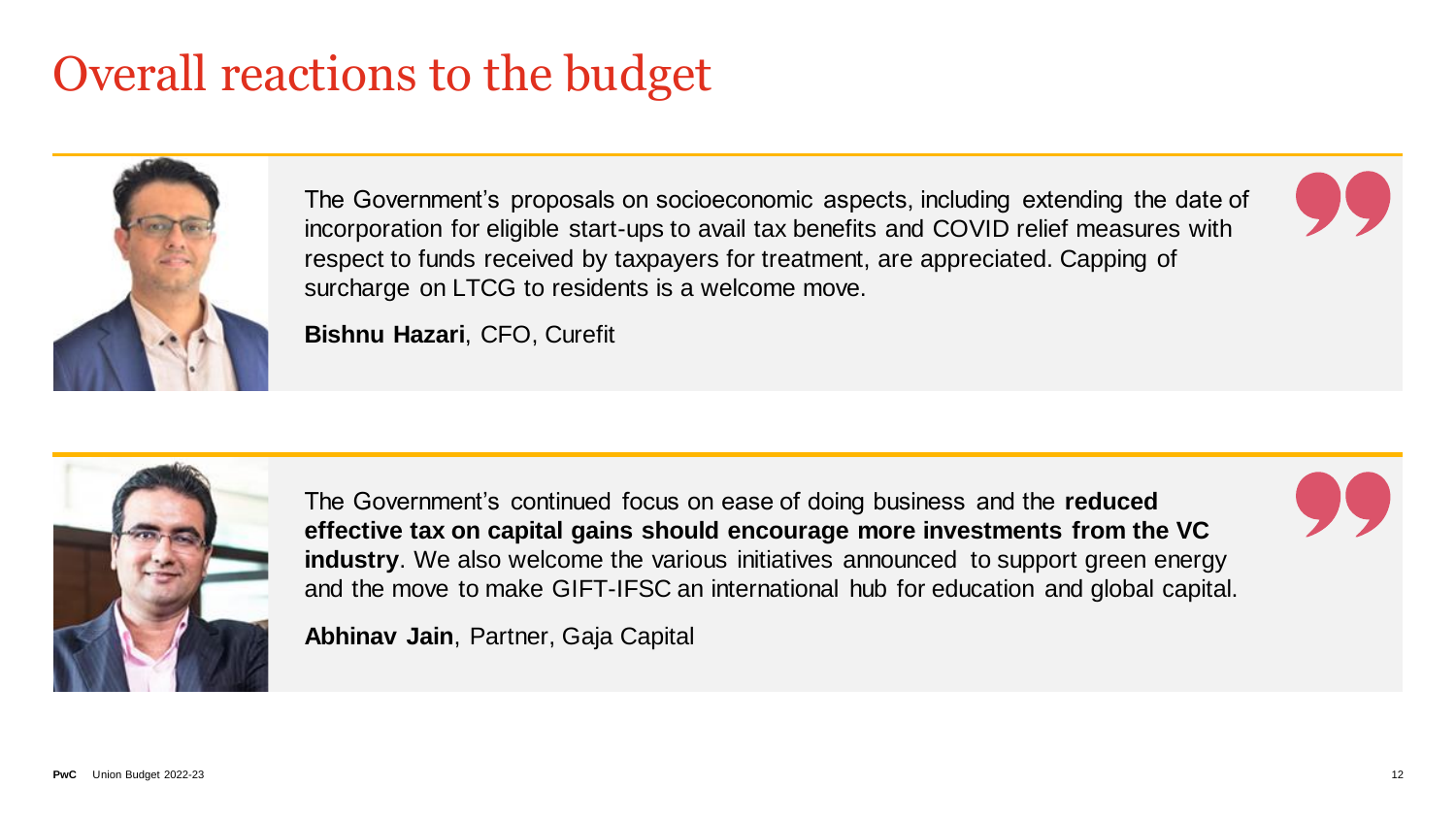

A **well-balanced, futuristic and inclusive budget**! Enhanced focus on digital and technology across sectors, **clarity on taxability of VDA** and introduction of digital rupee, accelerated corporate exit and **reduction of surcharge on LTCG will go a long way** in strengthening the start-up ecosystem.

**Amit Jhunjhunwala**, CFO, Accel Partners



Government initiatives to **support FinTech and the digital banking ecosystem** in India are commendable and should enhance the overall reach to the masses.

**Vivek Veda**, CFO, KreditBee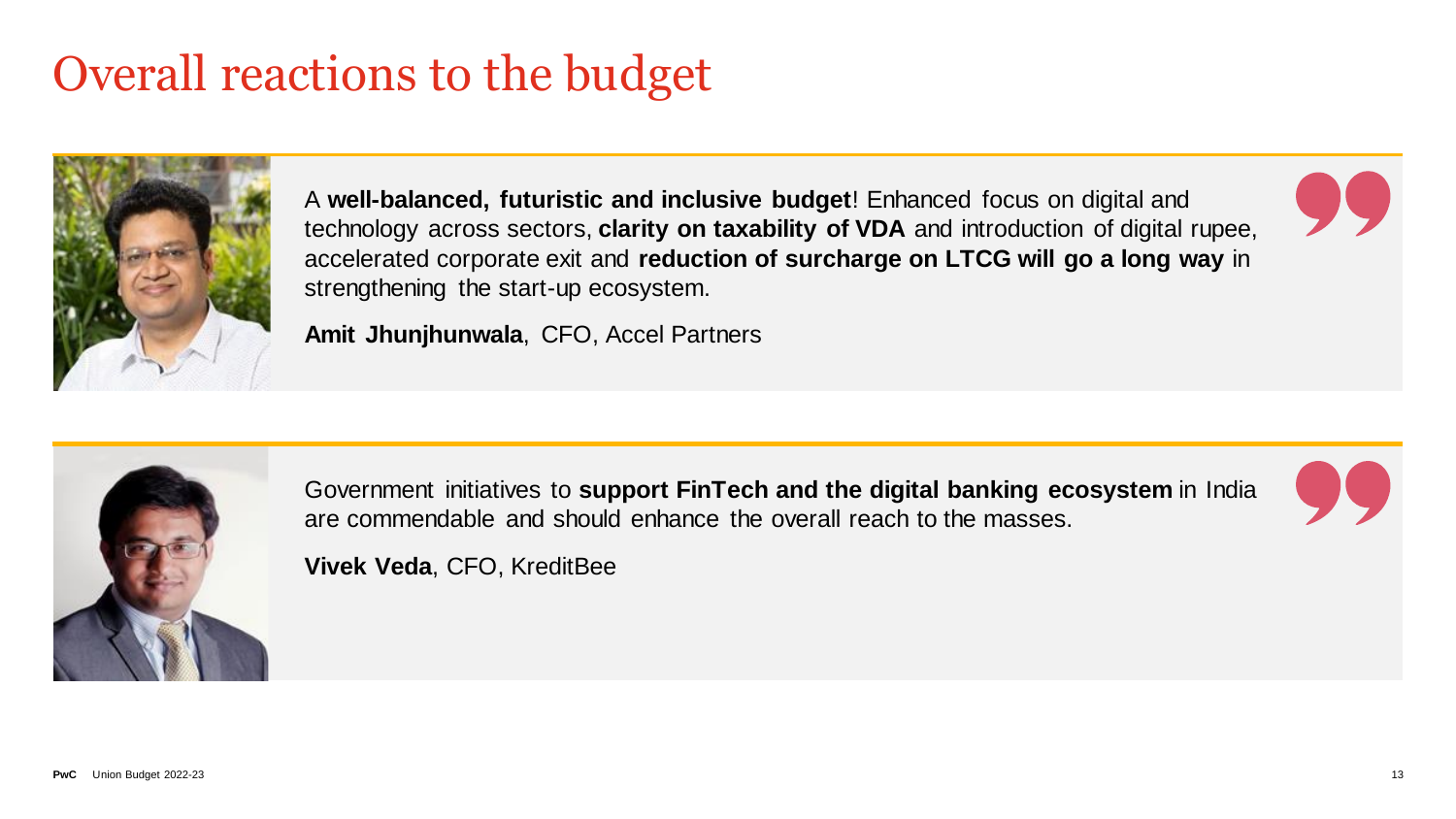

The budget has been **balanced and growth oriented** with a focus on capital and infrastructure expenditure. This is certainly going to **aid the development of MSMEs and the start-up ecosystem** in the country.

**BM Tambakad**, Director, FreshToHome



Extending the time limit to set up a manufacturing facility to claim a lower tax rate of 15% is a welcome move and will **promote setting up of new manufacturing facilities**.



**Vishal Chaudhary**, Cofounder, Zetwerk